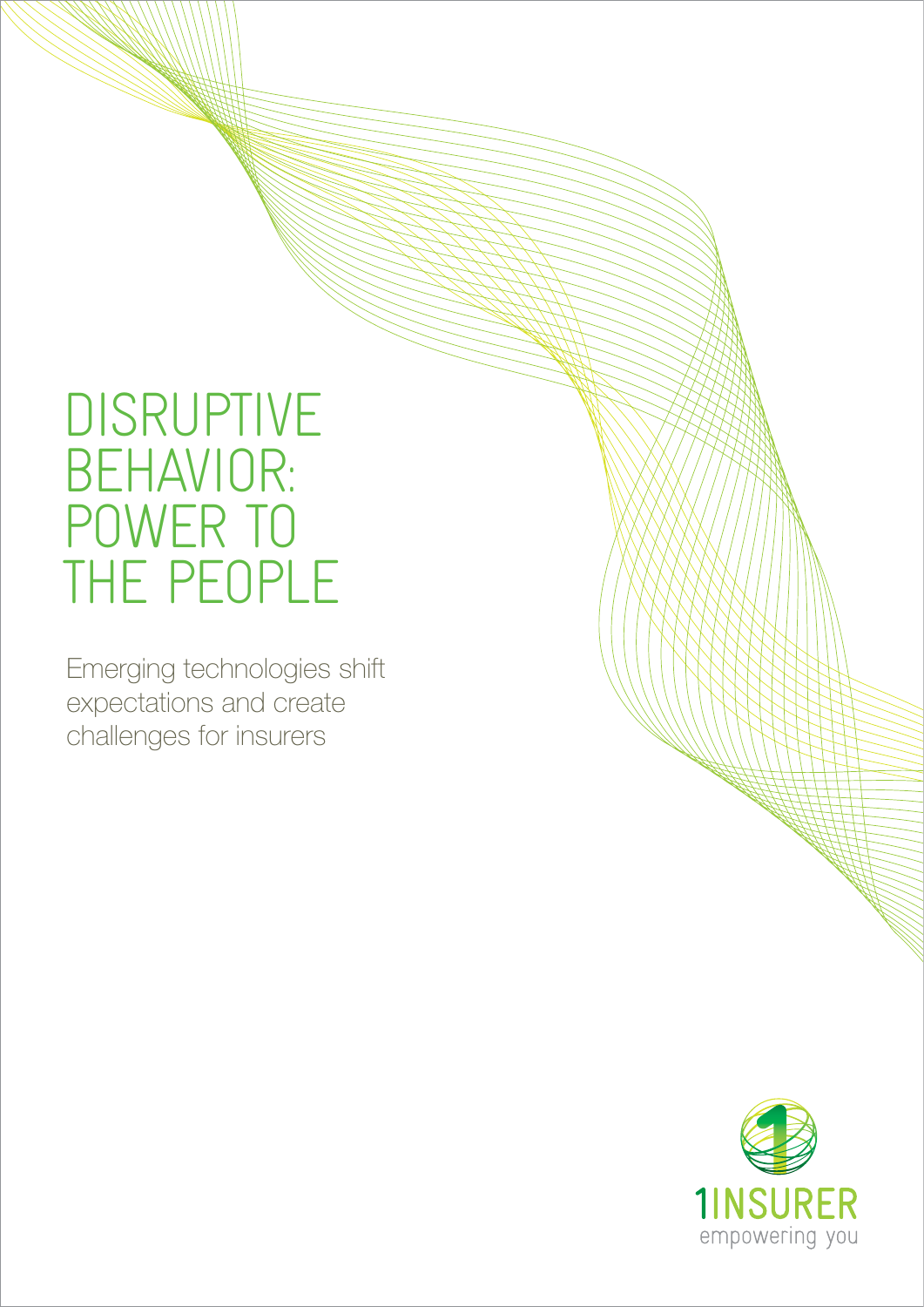## PERCEPTIONS MATTER

For longer than many of us will care to remember, insurance has had an image problem. For an industry that protects the fabric of us all, our possessions, even our very lives and is a significant enabler to economic growth and provides comfort in times of extreme need, buyers have a negative view of the profession – a 'necessary evil' or a grudge purchase.

The relationship between policyholder and insurer requires a restart – in fact this re-definition is already underway and the twin drivers of 'Technology' and 'Behavior' lie at its heart.

Start with the customer, not the sales process – let's roll back the clock.

### WE ARE ALL ON A JOURNEY

Only a few years back the industry would think in terms of designing a customer journey. In the 'first wave' of CRM (Customer Relationship Management), journeys were defined and executed centrally by the insurer, control rested with them and consumers were communicated to a rigid plan (often around renewal cycles). The power rested with the insurer who owned the technology to shape the dialogue.

"Design is a funny word. Some people think design means how it looks. But of course, if you dig deeper, it's really how it works." **Steve Jobs**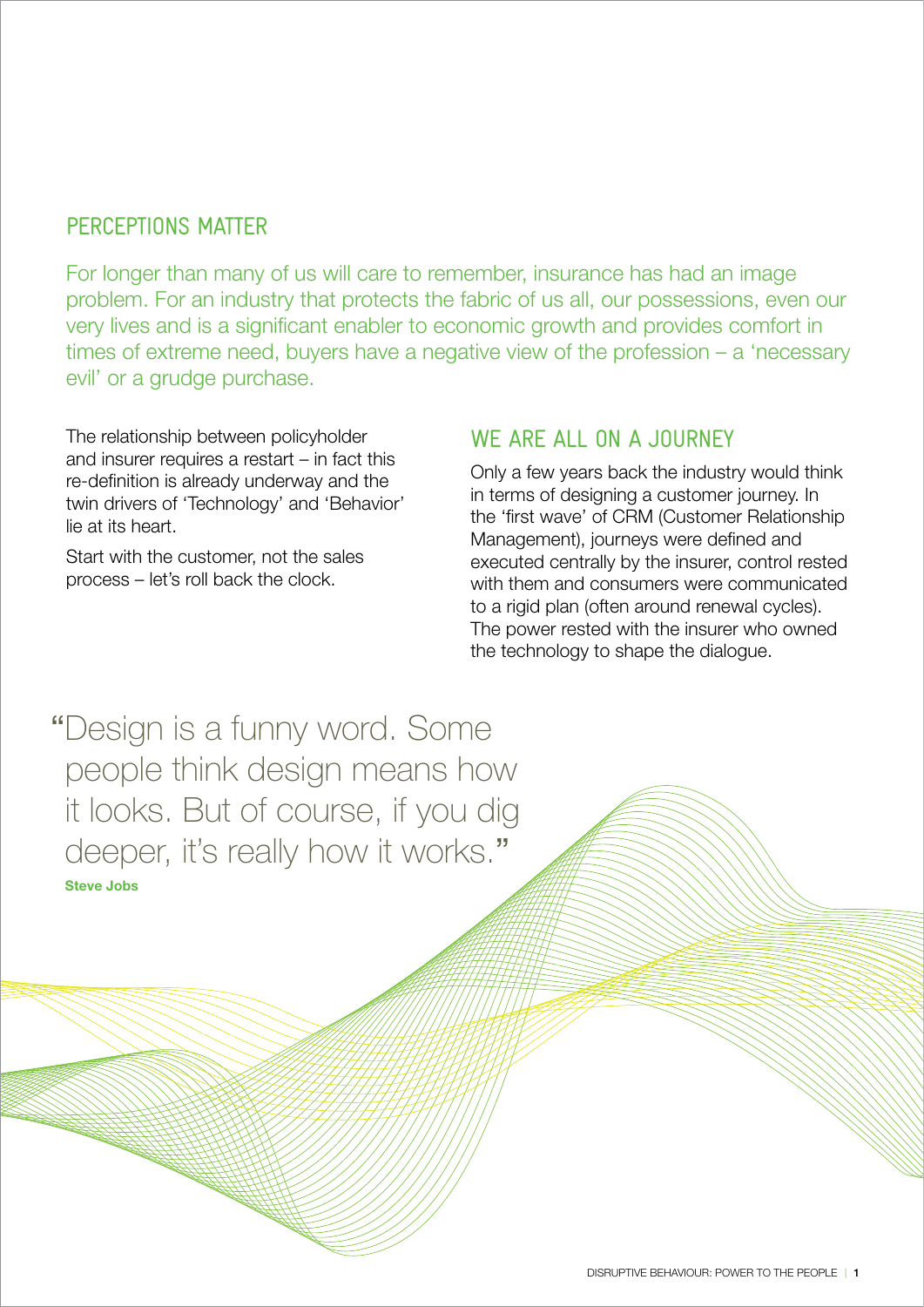However, the multiplying options that package the Customer Experience (CX) have introduced a range of choice that insurers are having to react to. Research highlights the growing role of online and associated 'assistance' - usually a combination of phone or online connectivity to supplement a 'self-serve' approach (*The Economist Business Unit, 2015*). At present, agent-based services still rank as the most important component of CX, especially in North America and the Asia Pacific region where, respectively, 47% and 49% of responders ranked face-to-face communication as 'very important'. However, within three years, online assistance is expected to exceed face-to-face in European markets and attain near equivalence in North America and Asia Pacific on the same measure. This research was conducted across a range of industries and companies and so the specifics as they apply to insurance are masked – but the general trends are clear and more specific research on generational attitudes as they apply to insurance underline this, as we will see shortly.

In some ways, the CX 'debate' is a continuation of the trends first encountered during the first cycle of CRM that emerged from de-regulation and multi-channel development in the early 1990s. The differences now relate to the wide-range of communication methods available, the maturing nature of disruptive technologies aligned to the ever-increasing adult

population of digital natives, whose social culture has been shaped by the availability of on-demand, customized services.

The days of defining 'customer journeys' from a central point with clear inputs and outputs, have gone as consumers use mobile technologies to disrupt and reshape the dialogue. One estimate states that insurance sold through digital channels could reach 25 billion annually in Europe alone as soon as 2016, more than double its 2012 value (research – *Global Futures and Foresight*).

The world has changed, fuelled by mobile technologies and generational changes where consumers are happy using it – as Generational Theorists would say – 'it's just stuff they have grown up with'.

Whether technology shapes behavior or is responding to behavioral changes is a bit of a moot point. One certainly affects the other and the two are interwoven as never before. Consider the pace of technological change around the development of tablet based devices. Amazingly, the first US patent for an electronic stylus device for capturing handwriting was issued in November 1914 to H E Goldberg. Forty years later, Tom Dimond demonstrated the Stylator electronic tablet; the first device to use a stylus instead of a keyboard, working with a modern digital computer.



*Figure 1* above maps selected milestones for the launch of selected tablet technology since that point. The increasing pace of change from the start of the millennium stands out, as technologies began to mature and converge with wireless telecommunications.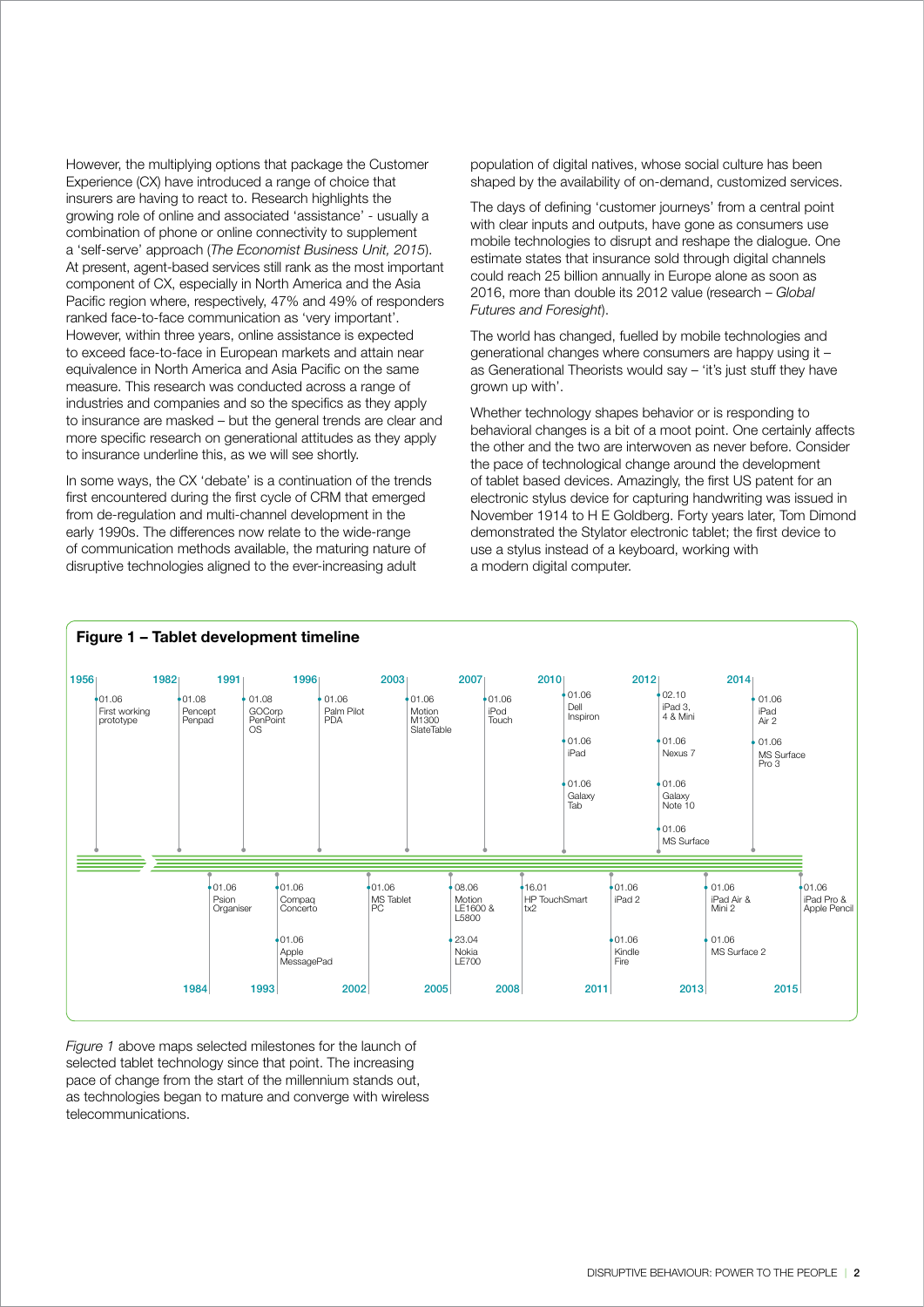Apple launched its first tablet in 1993 and then took 17 years to evolve this into the iPad. Since then it has launched increasingly sophisticated models on an annual basis alongside its developing iPhone and wearable technologies, as devices expand in capability (through improved software and content), reduce in size (through smaller components) and increase data storage options (through cloud-based services). In parallel a range of Android tablet devices have been developed by rivals (Google's Nexus, Samsung's Galaxy and Amazon's Kindle among others). The pace of change is accelerating and previously unthinkable alliances are emerging. The collaboration between Apple and Microsoft over the iPad Pro (whereby Office software is engineered to work on Apple devices in a push into the lucrative business market) would have been thought impossible a few years ago. Similarly the re-emergence of the stylus as the Apple Pencil is startling and runs against Steve Jobs' well publicized distain for styluses in general. So, the market is adapting, the range of devices expanding and the applications that mobile devices run are multiplying.

The driver for this explosion in technology is tied up in the way consumers now behave. The 'old way' has shifted incrementally over time and the ability to disrupt and pull apart the neatly defined 'customer journey' is very much with us. The power to disrupt has been handed to consumers in the form of a mobile or tablet and they bring expectations from other industries to how they buy from and interact with insurers using them. Generational Theorists have devoted considerable time to unravelling how different generations view the use of technology and the results are intriguing.

Consider the data in *Figure 2* below drawn from UK experience:



In this the differing attitudes to channels of communication in the purchase/management of insurance are compared. Generation Y (Gen Y) refers to the generation born on or around the start of the century. There are no precise dates when the generation starts and ends. Most researchers and commentators use birth years ranging from the early 1980s to the early 2000s.

#### **Key findings are:**

- Gen Y are more comfortable with mobile technologies and social media as means of communication
- Gen Y communicate more frequently across all channels
- Traditional channels are still important to Gen Y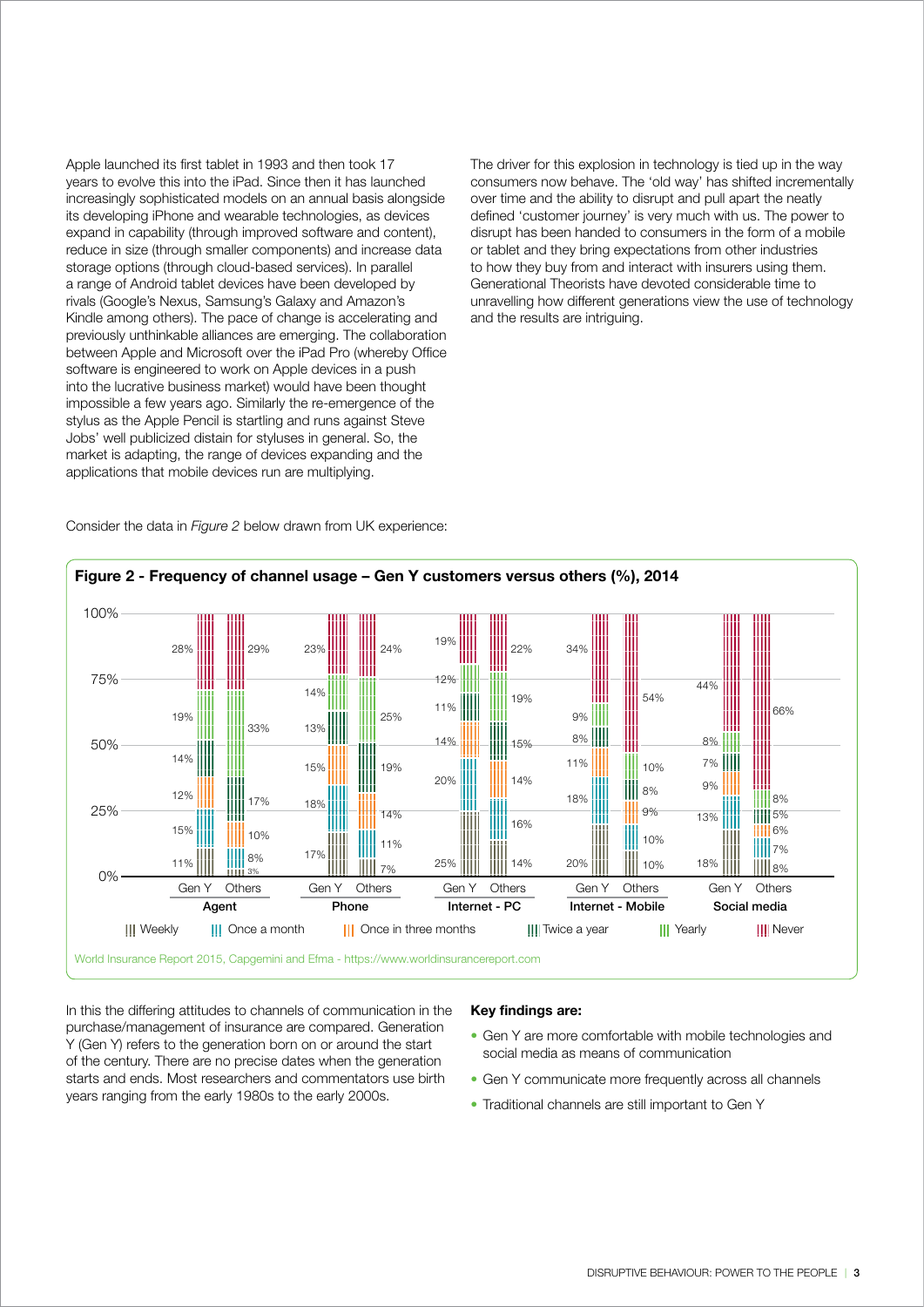With this last point, separate research by Capgemini indicates that the availability of someone to discuss and talk through issues is still highly valued. Gen Y are happy to complete processes online on a self-serve basis but essentially 'reserve the right' to revert to agent or phone-based communication if this becomes necessary. UK experience is interesting in that the principle of self-serve is more ingrained in this market (where more than 50% of auto insurance is purchased online). As we have seen above, agent-based servicing is more prevalent in other markets, such as North America, but the signs are that self-serve is becoming more established and the UK provides a possible template for how this will unfold.

In the UK, for commoditized product lines, policyholders often have multiple insurance policies from different providers, purchased from aggregation sites who have leveraged technology to simplify processes and remove barriers. Insurers are having to respond with investment in multi-platform capabilities – ease and simplification enabled by appropriate use of the technology to interact in a more agile way. In this way costs are re-shaped to better match the financial structure of Personal Lines business.

Indications are that the era of digital transformation - the realignment of every element of a business towards the way that customers now communicate: through multiple channels, with many and varied expectations of response time – is well and truly here. Insurance buyers can now make full use of all of the communications channels at their disposal to purchase, manage and claim on their policies. Their changing buying habits, lifestyles and expectations have to be taken into consideration.

Gartner research in the US underlines this blurring of consumer attitudes as customers transfer their experiences with online retailing into insurance. Logically consumers are beginning to ask why the insurance sector cannot provide services and products in a similar way. Gartner highlight how the retail sector has had to face and overcome similar challenges; consumer empowerment, online retail evolution, multichannel transaction needs and managing complex customer experience demands.

Consumers are changing the way they shop for and buy all kinds of products – and insurance is no exception. It is worth noting that advances in technology are already connecting cars and household devices to communications networks. Sooner than we perhaps first think, these are likely to have a more significant impact on future buying behavior, fundamentally altering the relationship between consumer, provider and manufacturer – and presenting challenges to insurers in the way they adapt (or possibly replace) systems to both defend their position and leverage benefit from these technological and behavioral changes.

#### Ominously, Gartner state:

'Delivering this type of customer experience will require a level of digital maturity that most insurers do not possess today, and that will be increasingly business-critical for insurers'.

This then raises an 'inconvenient truth' for insurers…

## A WORRYING DIGITAL TREND

As we have seen, consumers are increasingly digitally dexterous and expect their insurer to deliver CX that encompasses a seamless, real-time, multi-channel offering. This represents a multifaceted challenge; every customer-facing function of an insurer has to consider and adapt to the latest developments

in technology and communications as soon as it reaches reasonable levels of adoption – and that means preparing for such events well in advance. And even then, customer experiences can be significantly more negative than more traditional interactions with agents as *Figure 3* below highlights:

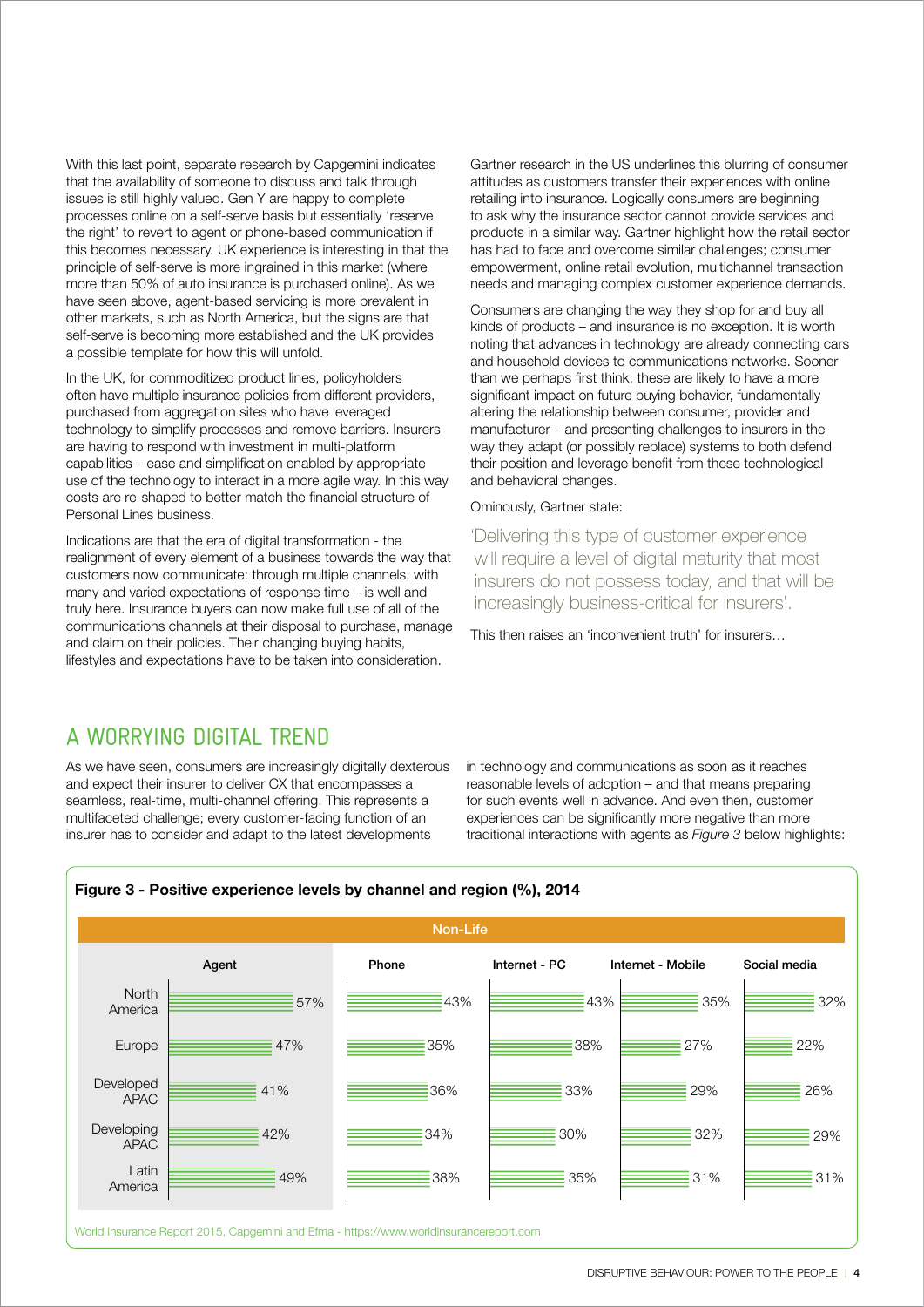Capgemini found that the agent channel delivered positive customer experience levels almost double that of digital channels. For whatever reason, this suggests that, as digital channels are increasingly used, insurers are poorly placed to maintain acceptable levels of satisfaction.

Perhaps just as worryingly, 'Generation Y' customers registered a steeper drop in customer experience levels; not only does this demographic represent an increasingly valuable segment of the market, but their expectations are higher, their experience as customers less positive and their medium of communication with insurers is significantly less positive than more traditional mediums.

Whether this negativity is a function of social media and digital channels, or a demonstration of poor communication or channel management by insurers, is more difficult to establish. In part, it may simply be to do with the explosive growth of new channels, which is hard for organizations of all types, across all sectors, to keep up with. What is significant is that, as of 2020, Generation Y will make up 40% of the working population.

And that's the point really, familiarity with smartphone applications is a huge opportunity. Using these tools to streamline claims, amendments to policies and overall communications is a vital response to the shift in control from a centralized 'push the journey' to a truly interactive and flexible dialogue between insurer and consumer.

# WHY IT MATTERS

- Consumers are shaping a 'digital future' and the new channels they're using tend to be typified by poorer customer experiences.
- The challenge for insurers is to make sure that they maintain strong customer service as customers look to access products and services on demand and with devices that are 'always on'.
- To complicate things even further, customers already expect a 'joined up' approach. A policy bought on a mobile device may have a claim managed through a combination of phone calls, tweets, emails, picture messages and mobile app inputs.
- Insurer systems need to be able to provide this seamlessly.

# RESPONSIVE OR RECLUSIVE

#### The key question then becomes, 'how are insurers responding to these challenges?'

In a word: 'investment'. Recent research from Econsultancy (March 2015) suggests that 63% of Financial Services companies in the UK will be increasing their digital marketing budgets this year, with the average increase running at 21%. A third of respondents say that customer experience is their major focus. This is supported by similar analysis in other regions and markets.

The *Economist* have 48% of companies in Europe and 45% in North America increasing CX budgets by more than 10% with a sizeable proportion of these (35% and 24% respectively) increasing by 25% or more (see *Figure 4*).

The equivalent figures in Asia Pacific are 50% and 40% reflecting the 'mobile first' nature of the many emerging markets in that region.

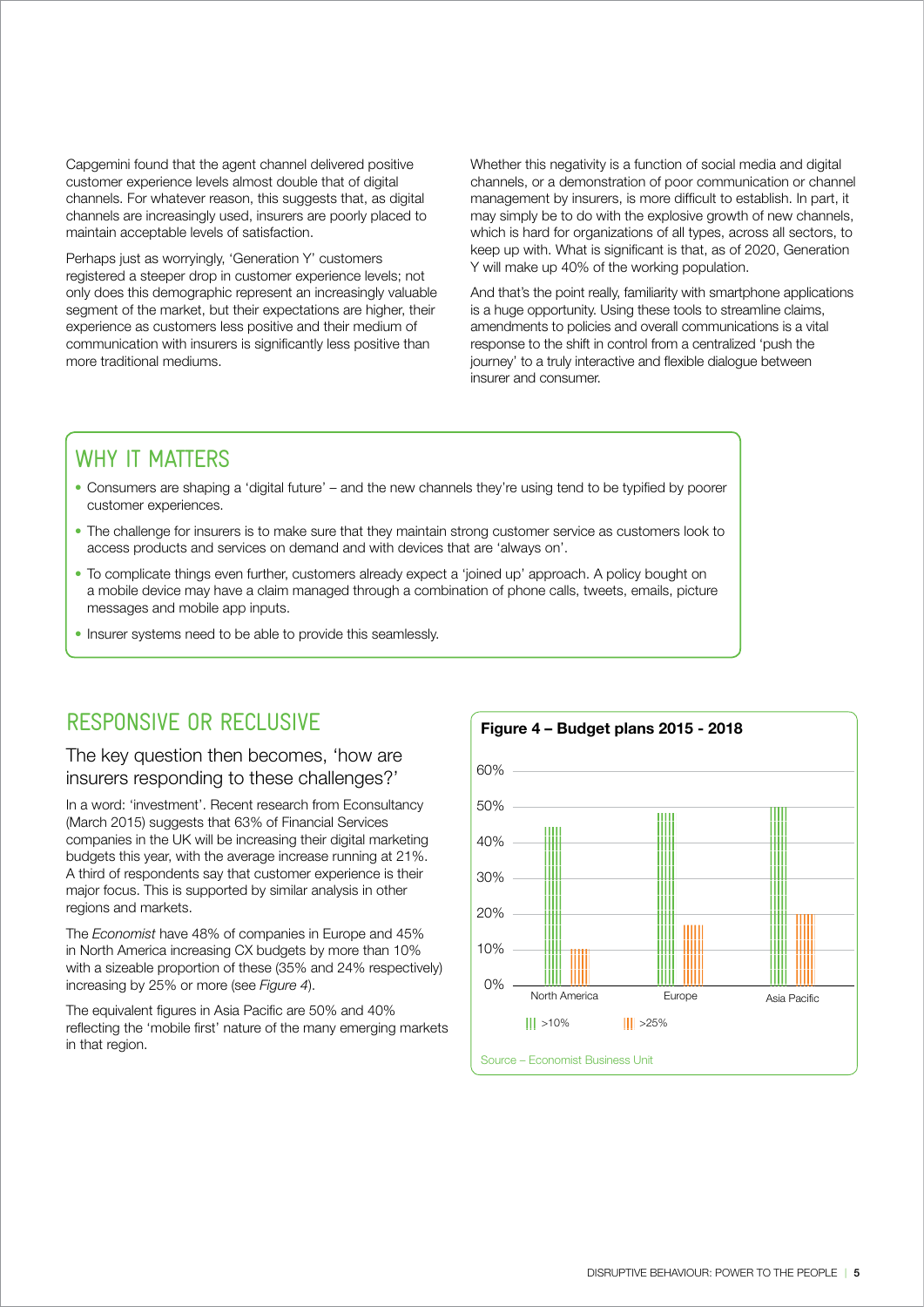In the US the range of investment projects undertaken by insurers varies considerably by size of carrier (*Gartner, 2015*). The number of projects underway average 5 to 6 per carrier with larger companies (those with 10,000 employees or more) not surprisingly, prioritizing projects that improve the efficiency of handling large numbers of customer interactions (self-service tools, single view of the customer and process optimization across channels). Smaller providers are likely to focus on the quality of personalization with more advanced capabilities around the reconfiguration of customer processes. The use of MI and data to drive the experience features prominently across all sizes of carrier (see other insight papers on the 1insurer web site that deal with data mastery for a view on how this can help add value to such initiatives).

This link to MI and data is reflected in similar research by Novarica. Here, regardless of size, the top two project types are 'Experienced Optimized Products' and 'Analytical Design'. Both are significant parts of a wider CX landscape as they help define, shape and assess how the relationship with customers is managed and developed. This research again highlights that smaller companies are more advanced with a greater proportion having solutions 'deployed widely' in both project types (for example 27% in the case of 'Experienced Optimized Products' compared to 0% with larger carriers – see *Figure 5*)





Gartner highlights that 'CX leaders' tend to focus on project types they are most comfortable with, which then raises the question of 'who is in charge?'

*The Economist* believes that projects are overwhelmingly led by the CEO with 36% of North American projects under their direction (40% in Europe and 39% in Asia Pacific). Overall, the next highest leader identified with CX is the Chief Marketing Officer (17%) followed by Chief Information Officer (13%) – (see *Figure 6*).

Whilst initially surprising it makes sense that top executives are bound up in CX initiatives as they essentially define the relationship the company has with its customers and are the most obvious representation of the company's brand to the 'outside world'. So, their importance cannot be under-estimated and has attention at board level.

*Note that the low percentage attributed to CXO is more reflective of the low number of companies that have created this role.*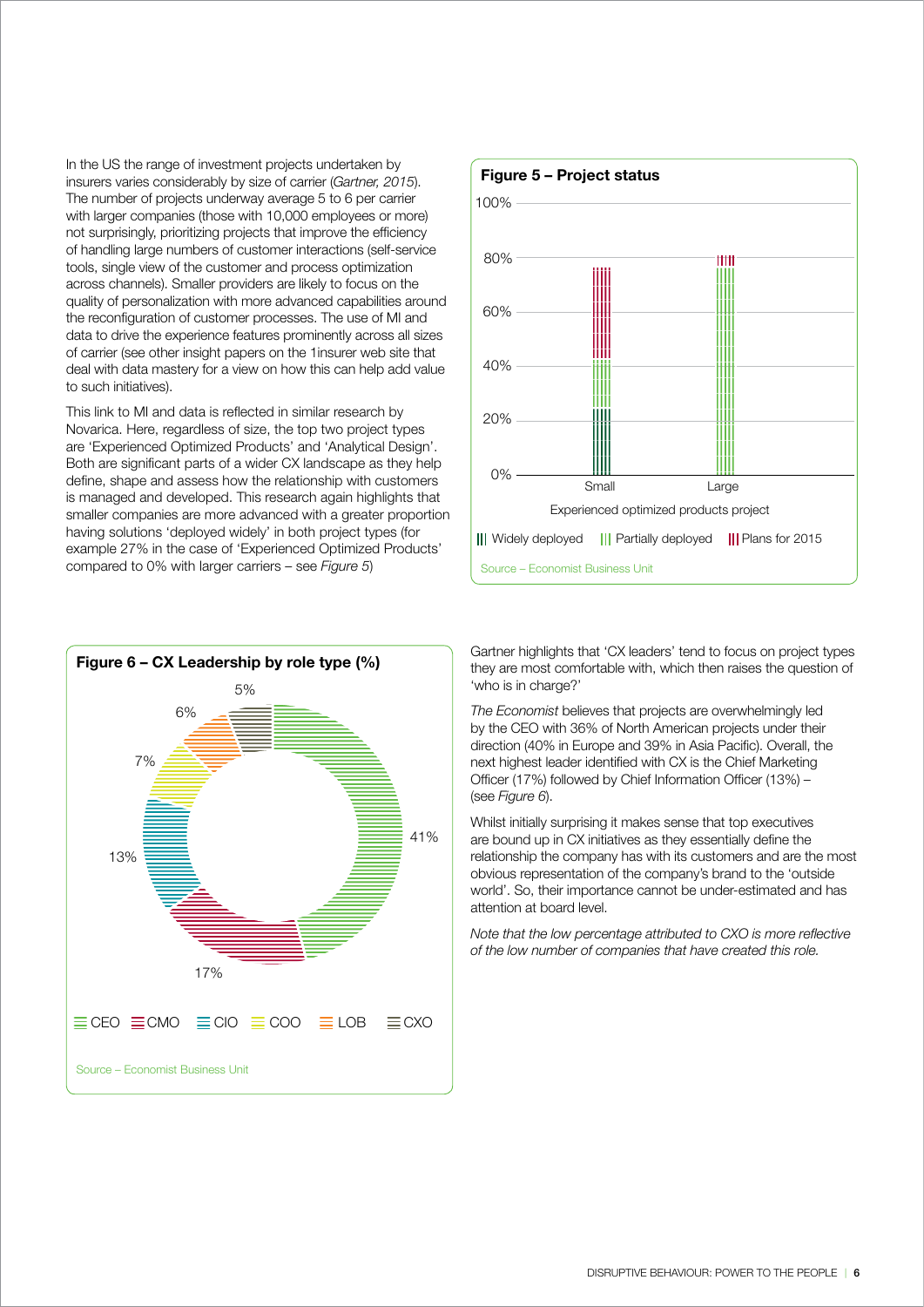Whilst it may seem obvious, it is worth looking at the expected benefits that are currently driving investment. Across the literature, five key benefit types are cited in slightly different forms:

| <b>Benefit</b>                                                    | <b>Business driver</b>                    |
|-------------------------------------------------------------------|-------------------------------------------|
| Improved customer satisfaction                                    | Relationship development                  |
| Reduced operating costs / Reduce business costs / Reduce IT costs | Cost reduction                            |
| Increased sales / Increasing revenue / Entering new markets       | Revenue growth                            |
| Improved customer retention                                       | Relationship development / Revenue growth |
| Lower cost of customer acquisition / Business agility             | Cost reduction                            |

Source – Economist Business Unit; Celent

*The Economist* (where research participants are more business orientated) cite 'Improved Customer Retention' (35%) and 'Increased Sales' (30%) as the two highest expected benefits, whereas Celent (where participants are drawn more from IT departments often wrestling with inflexible legacy platforms) highlight 'Business Agility' and 'Reduce IT Costs'. So, it depends on who you ask, but the twin drivers of cost and revenue lie at the heart of decisions to refresh system designs.

On the flip-side, the barriers to project engagement often revolve around the ability (and drive) to correlate outcomes with the improvements delivered. In Europe and Asia Pacific a relative lack of process automation is the biggest barrier to measuring success (which becomes a 'self-fulfilling prophecy' as continued limited investment re-enforces this barrier) – nearly 40% of

responders surveyed cited this as a key concern. In North America the issue is more likely to relate to correlated data, suggesting poor MI or an investment strategy that has poor measurement processes in place – note that around 10% of companies surveyed in the US had no business case or stated 'not sure' against expected benefits; this was actually slightly up from the equivalent measure in 2010 (Celent, 2015) - (for examples on how to build business cases for investment in P&C systems, visit the Insight page on 1insurer's web site.)

Project justification and a clear view on what the key objectives (and how to measure them) are vital to secure organizational buy-in to transformational projects. The most successful organizations have a game-plan that they can articulate, execute and measure.

# WHY IT MATTFRS

- Technologies are rapidly evolving alongside more demanding customers who bring opinions on what good service looks like, from their experiences in other areas.
- The industry is dealing with a significant number of legacy platforms that are poorly placed to deliver on these measures. Whilst many carriers have embarked (or are planning to embark) on projects to deal with this, key decisions on systems, tools and processes will shape the investment experience and determine success for years to come.
- The industry is at a cross-roads in terms of where it goes next will an insurer be 'responsive' or 'reclusive' on these challenges?

# FUTURE PERFECT?

It's inevitable that our industry will change, and, with a few exceptions, it's likely it will change for the better. Better customer interaction around purchase and renewal, more responsive, adaptable claims processes, better transparency, new business models responding to customer needs and the paradox of the bad / good insurer may finally start to fade. The catalyst is the way that we all use technology. If in doubt, consult Gen Y!

## **REFERENCES**

Capgemini, Q1 2015, Born Yesterday: Will Millennials Disrupt the Insurance Industry?

Celent, August 2015, The New age of Customer Communication in Insurance Gartner, June 2015, What Insurers Can Learn From Multichannel Integration From the Retail Industry

Gartner, February 2015, Customer Experience Benchmarks: What Kind of Organization Are You?

Innovation Group, 2015, The Future Now Report – UK Motor, All change for UK motor insurance industry

Novarica, 2015, P&C Insurance and Technology in 2016 and Beyond

The Economist Intelligence Unit Limited, July 2015, The value of experience: How the C-suite values customer experience in the digital age